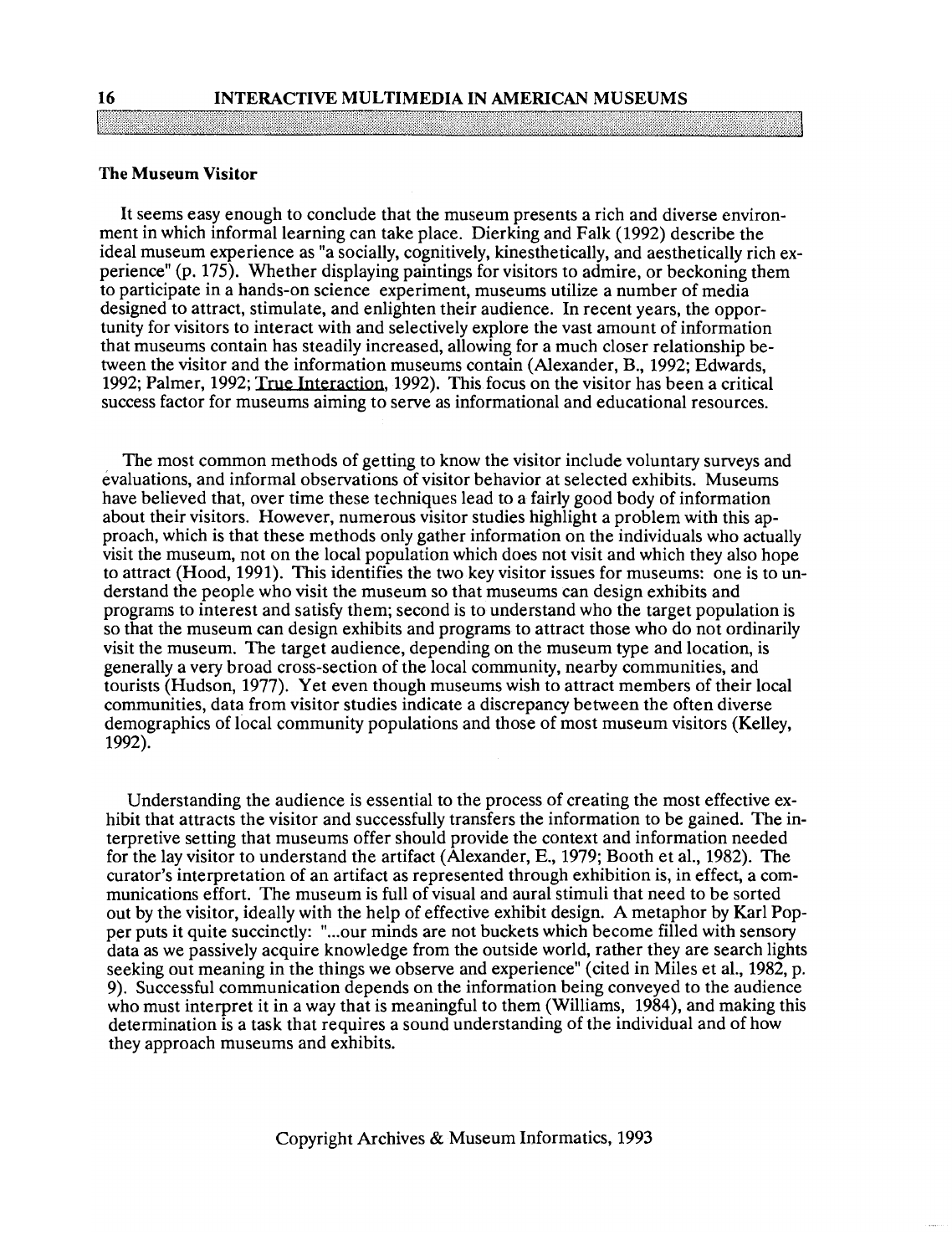The meaning and knowledge that individuals gain from a situation are heavily dependent upon the individual's prior experiences and knowledge (Gagne, 1983; Miles et al, 1988). Without some form of guidance designed into the exhibit, the visitor can become lost or lose interest, or worse, be misinformed. Dierking and Falk (1992) have integrated these factors into their "Interactive Experience Model" which identifies three contexts that affect the total museum experience and that might aid or prevent interaction or learning from happening: the personal, physical, and social context.

- The Personal Context: what the visitor brings to the museum in terms of a psychological make-up of past knowledge, experience, attitudes, motivation, and interests;
- The Physical Context: what the visitor encounters in the museum, including the exhibits, architecture and "mood" of the museum;
- The Social Context: the interactions between the visitor and friends, other visitors, or museum staff.

Each context is combined with the others to make a total experience unique to the individual. The visitor's constructed reality includes the effects of each of these contexts (in varying degrees over time). Ultimately it is the presence of these factors that influence what is learned or enjoyed, seen or skipped (Dierking and Falk, 1992).

While it is important to try to understand the overall knowledge and experience frameworks that visitors bring to the museum, understanding their motives for coming is particularly important (Dierking & Falk, 1992; Worts, 1992; Interview: The Experimental Gallery, 1992). Motives, one element of the personal context described by Dierking  $\&$ Falk, have had a significant impact on the way museums attract visitors and on how they decide to engage them. Although all of the contexts described by the Interactive Experience Model affect the way an object or exhibit is approached by the visitor, it is the motive that gets them to the museum in the first place. **As** T. R. Adam (1937) stated, "effective educational guidance will never be achieved by any museum until the reception given to visitors corresponds to some extent with the purposes that led them to its halls" (p. 14). Several participants in this study also indicated that the visitor's motive should be specifically addressed by the exhibit designer in order to increase the probability of an enjoyable and informative experience. The director of the Museum of Ethnology at Leiden in the Netherlands (cited in Hudson, 1975, p. 74) has identified three basic motives for visiting museums:

- Aesthetic, "the wish to experience beauty."
- Romantic or Escapist, " the urge to leave the everyday world for a short time."
- Intellectual, " the wish to satisfy a certain thirst for knowledge."

Other researchers refer to these same categories as, respectively, "sacred, social and cognitive" reasons for visiting museums (Kelly, 1992). The fact that these motives can be inter-

Copyright Archives & Museum Informatics, 1993